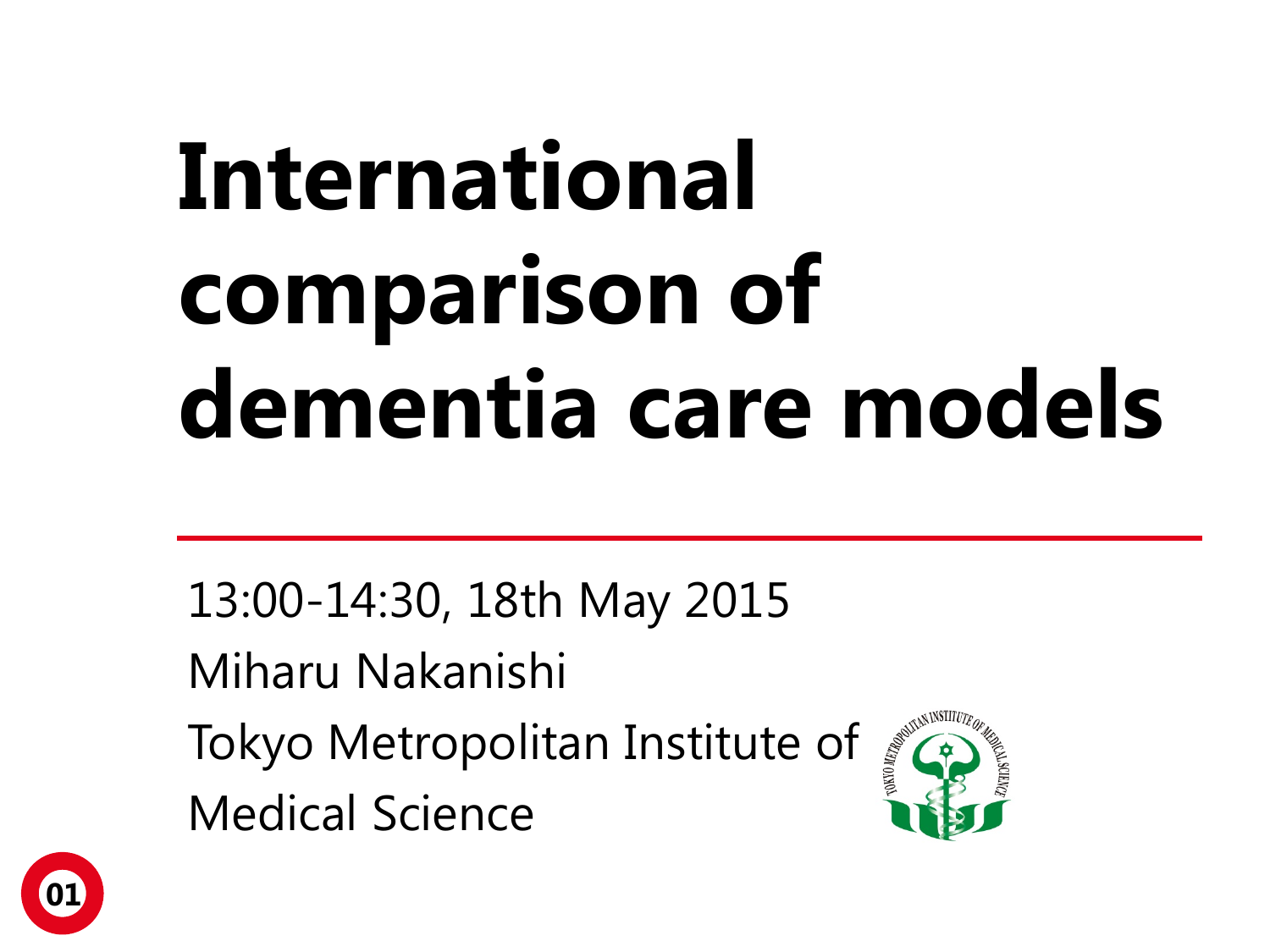# **Key points**

### **Development of national dementia plan in Japan**

- Integrated Community Care system
- Emergency Project 2008
- Orange Plan 2013-2017

### **International comparison**

- Dementia care pathway
- Palliative care contents in national dementia plans



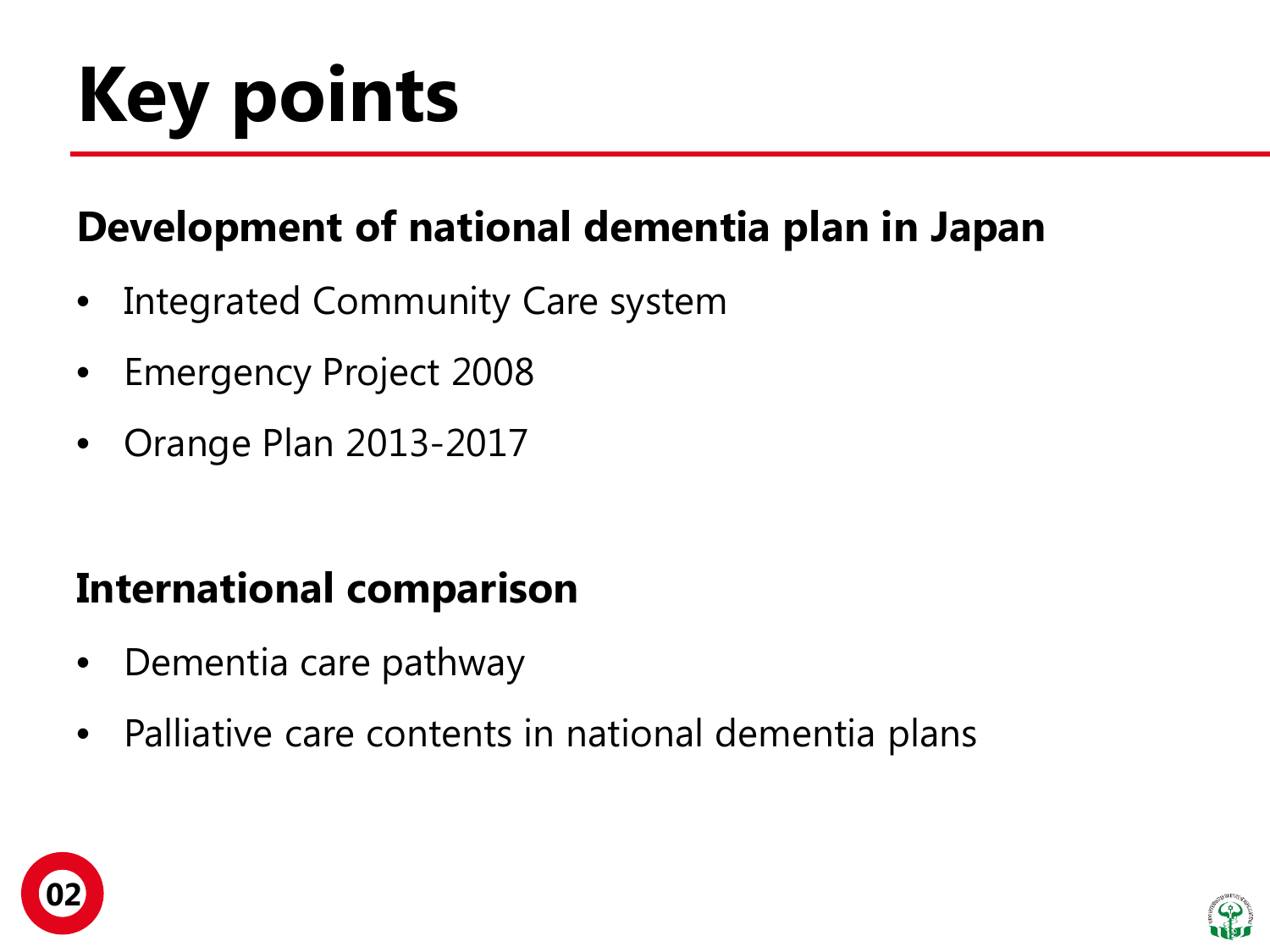## **Development process**

### **Report "Long-Term Care for the Elderly 2015"**

- Published at 2003 by a research committee under the Ministry of Health, Labour and Welfare
- Estimated the total number of people with dementia: 2.50 millions in 2015, 3.78 millions in 2045

### **Integrated Community Care system**

- Suggested as a new care model for people with dementia
- Introduced into the LTCI program to establish a community general support centres in local authorities



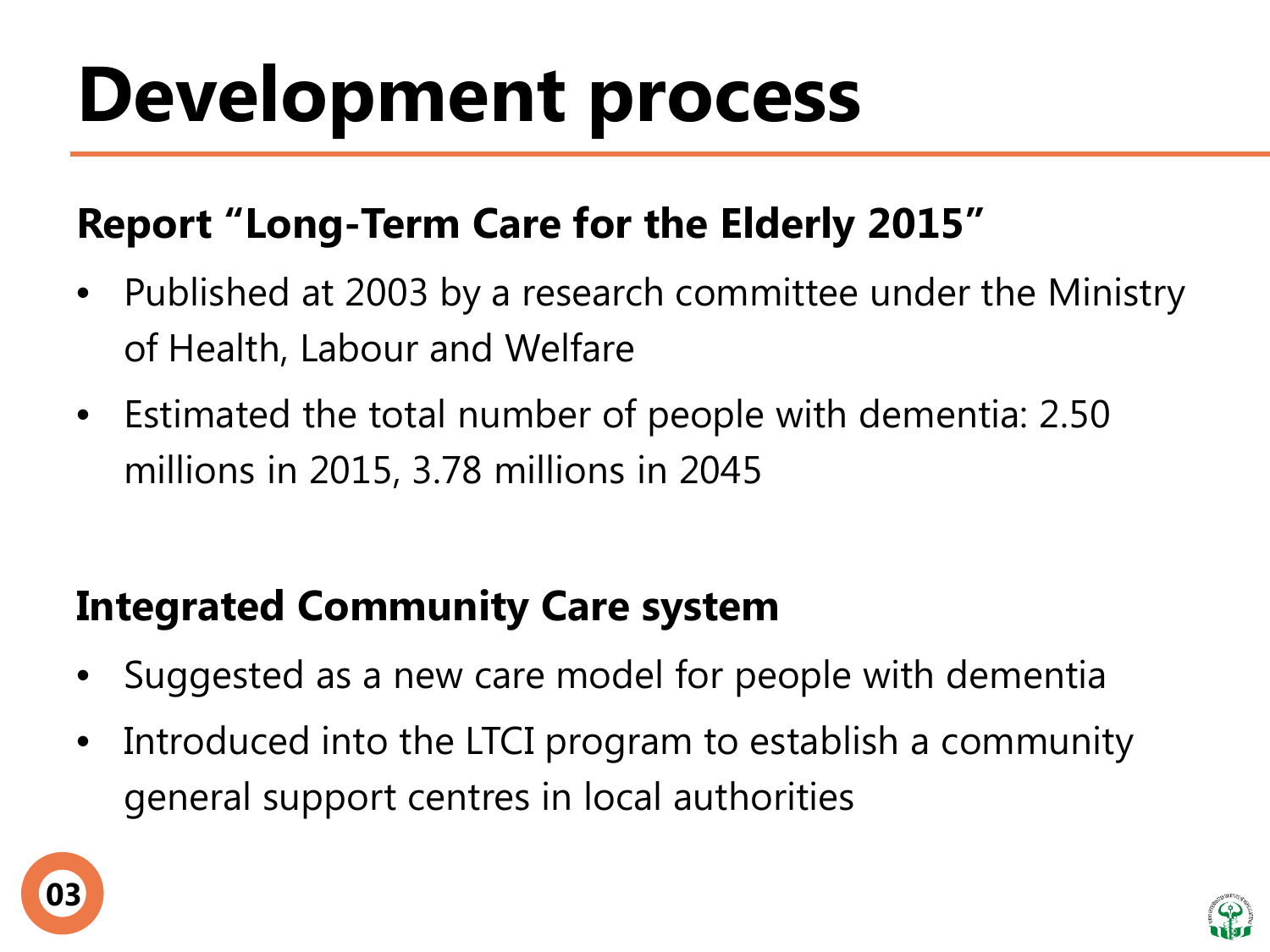# **Emergency Project**

### **Report in 2008**

- Public LTCI system covered most persons with dementia
- Lack of early diagnosis and coordination between health and social care services caused some unsuccessful cases

### **Unsuccessful cases**

- Individuals with earlier onset dementia did not have access to care services
- Those with severe challenging behaviours were admitted to psychiatric beds (Nakanishi and Nakashima, 2014 Alzheimers Dement)



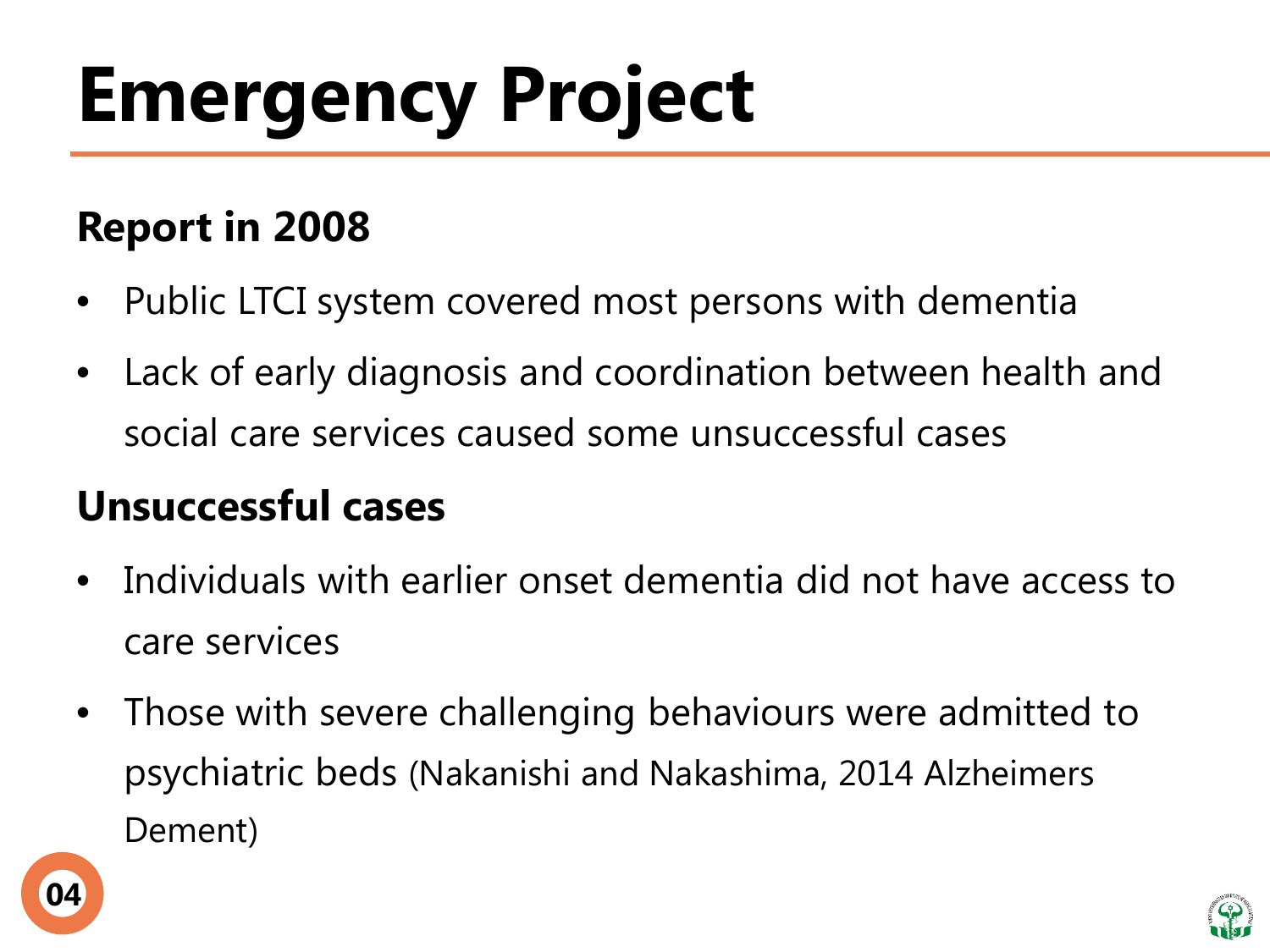## **International comparison**

• 2010-2011: Institute for Health Economics and Policy

### **Orange Plan 2013-17**

- Five-year plan for promotion of measures against dementia (Nakanishi and Nakashima, 2014 Alzheimers Dement)
- 2012-2013: Tokyo Metropolitan Institute of Medical Science (International Symposium on National Dementia Strategy in Tokyo)
- 2014: National Centre for Geriatrics and Gerontology (Global Dementia Legacy Event Japan, joint commission with Ministry of Health, Labour and Welfare and Tokyo Dementia Care **05** Training and Research Centre)

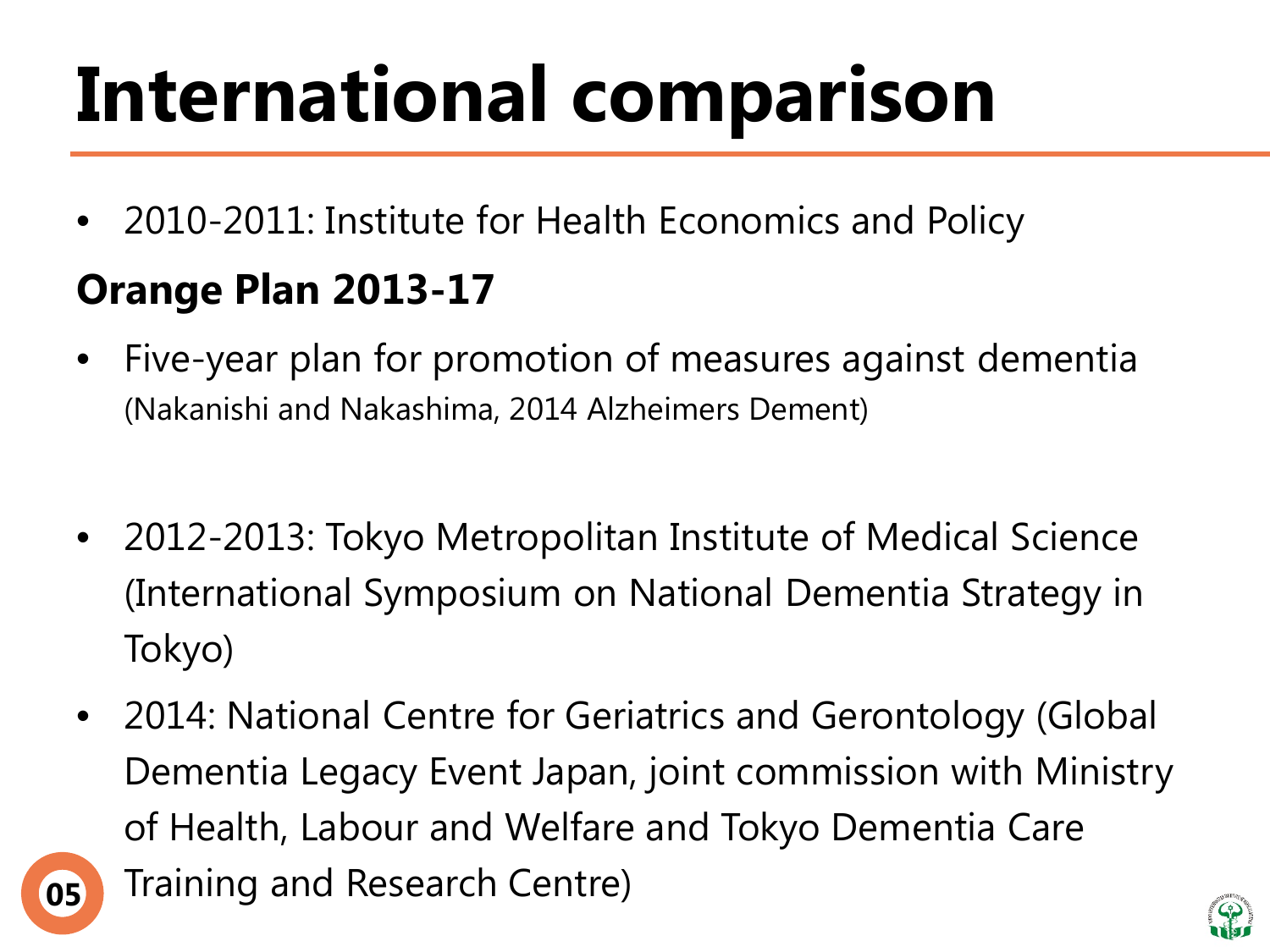# **First project**

### **Comparison of dementia care pathways**

- Management of challenging behaviours
- Dementia care coordination
- Family support and advocacy

### **Method**

- Bibliographical survey, field survey, and online case vignette survey
- Australia, Denmark, England, France, South Korea, Sweden, the Netherlands and Japan



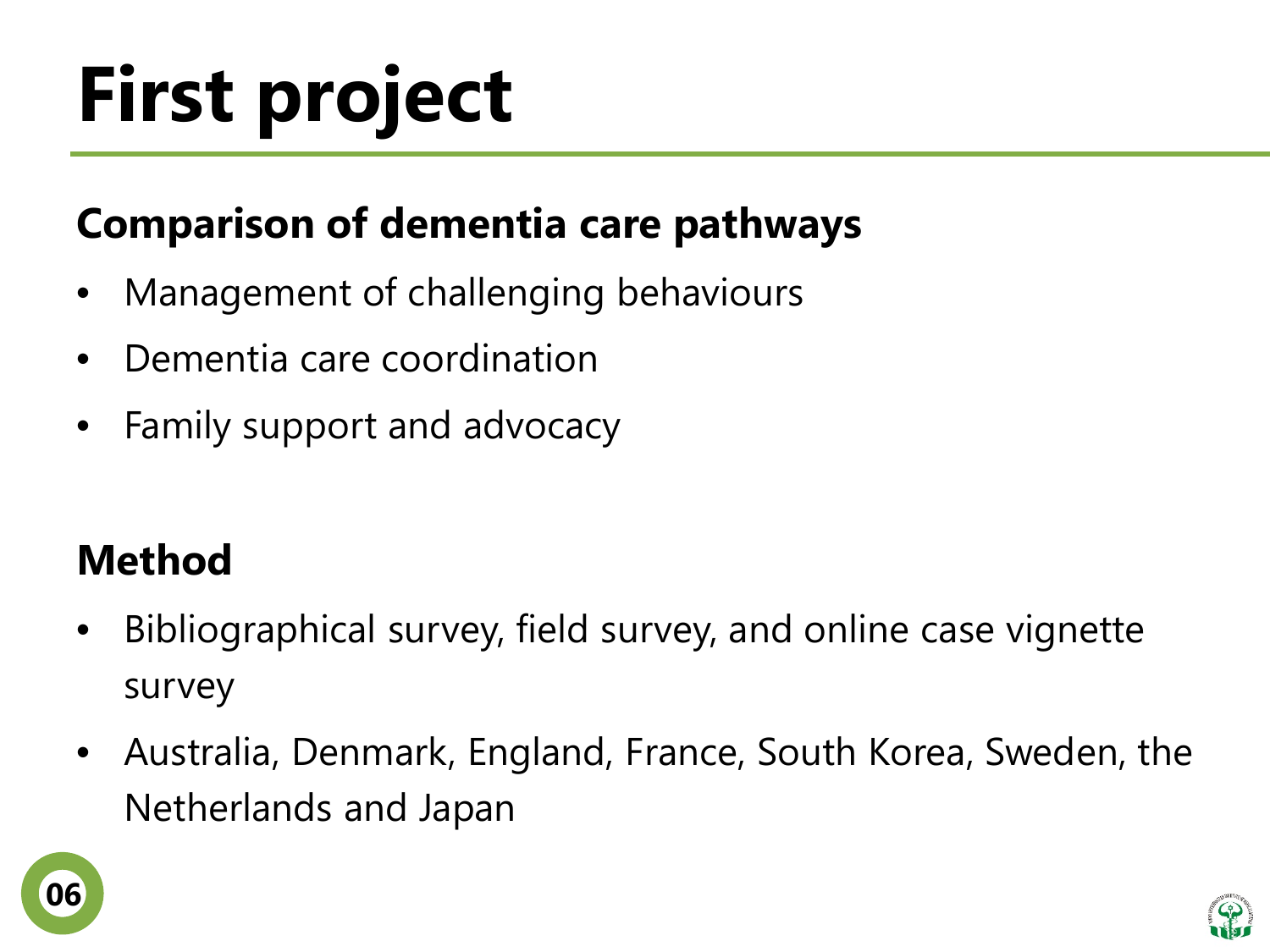# **England**

#### **Pathway**



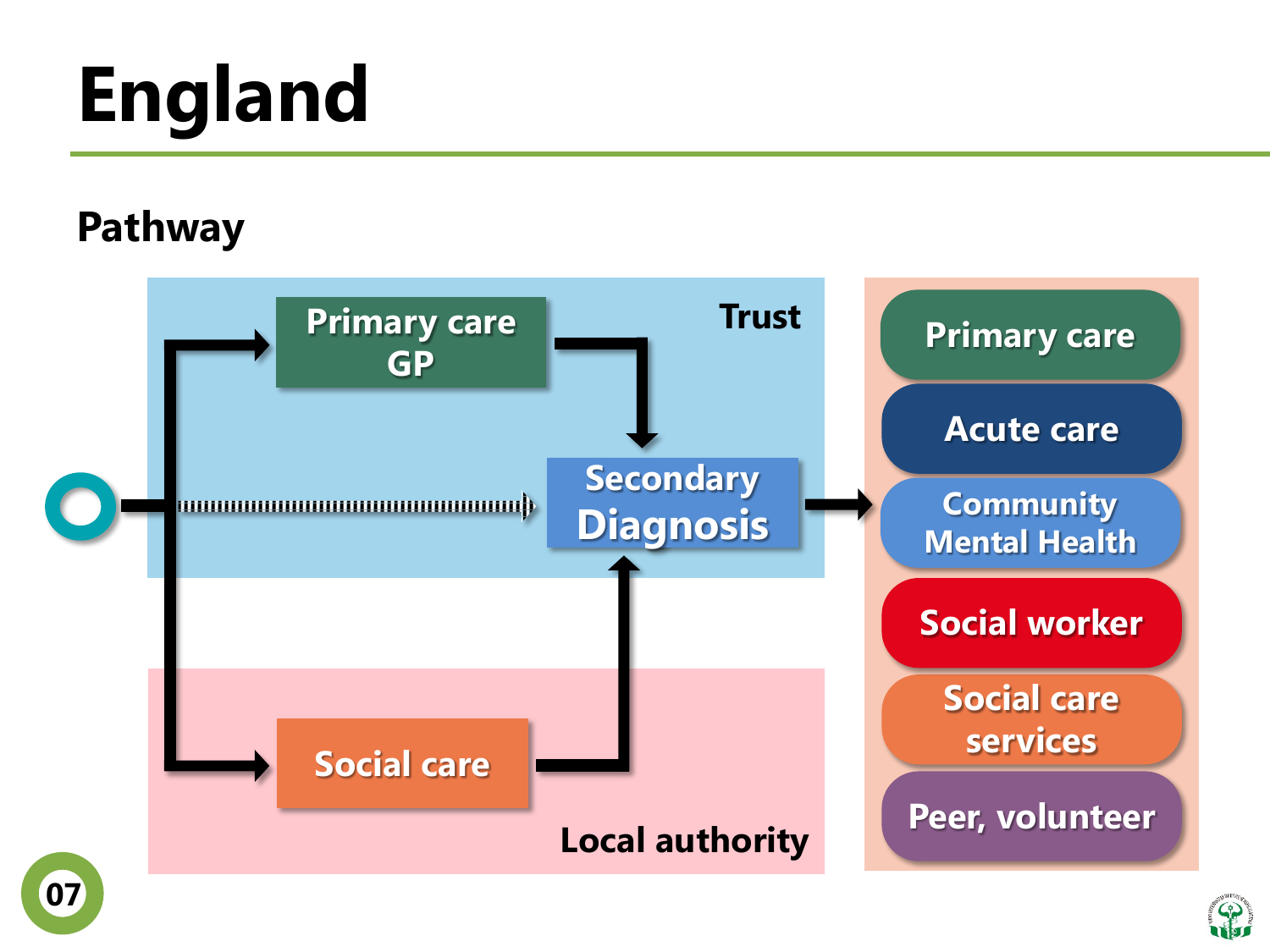# **England**

#### **Care team**





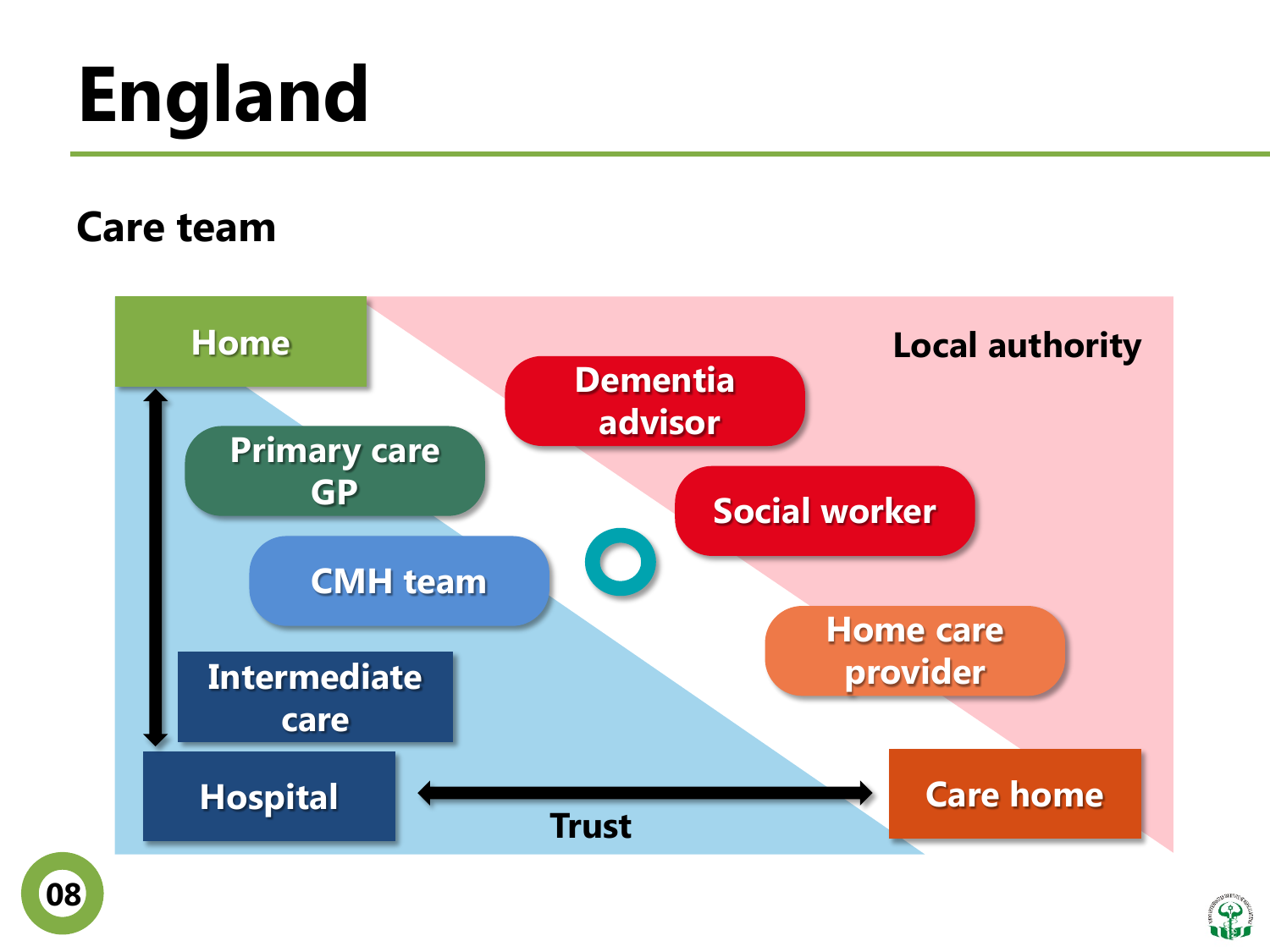## **Japan**

### **Pathway**



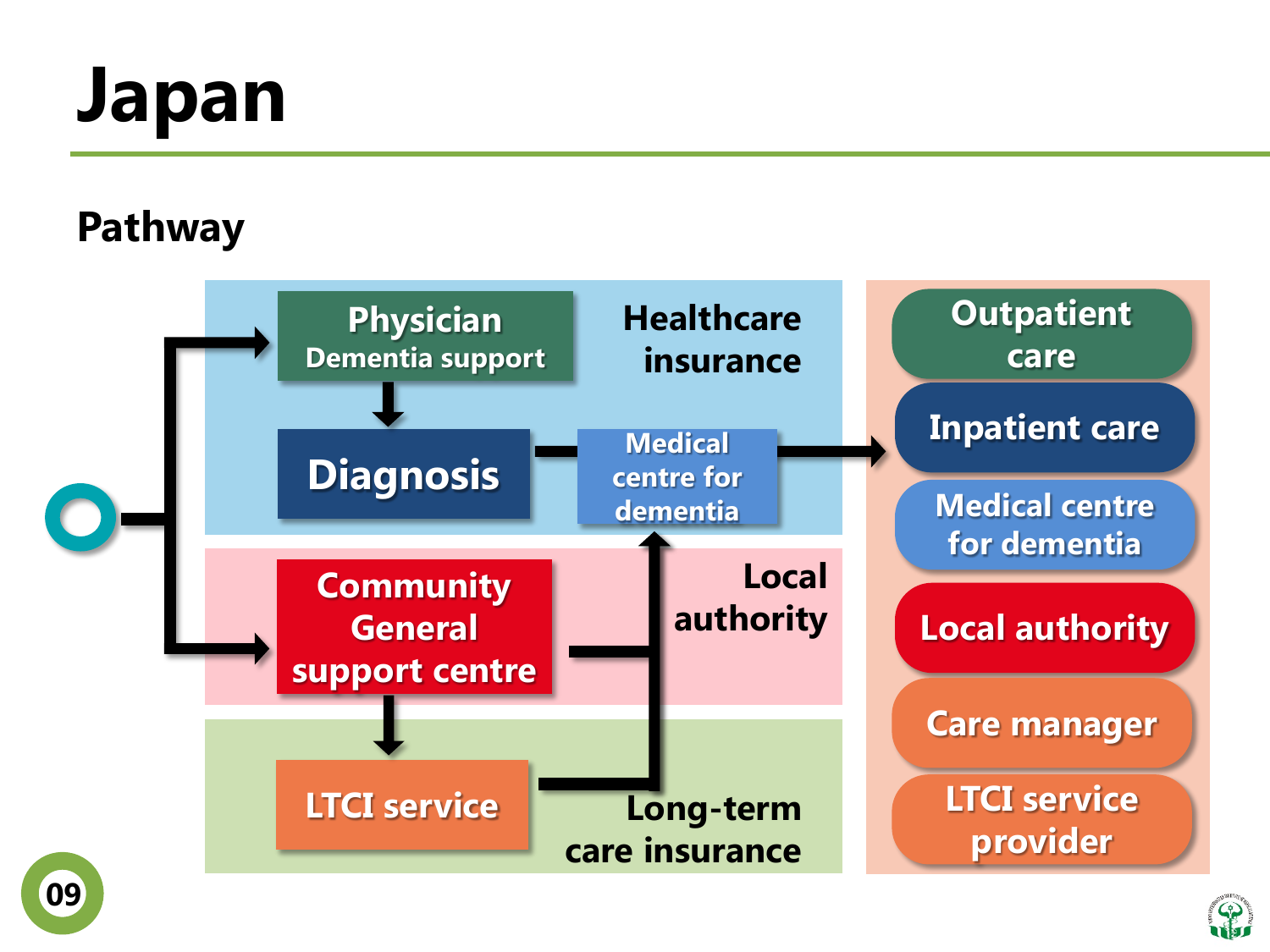## **Japan**

#### **Care team**



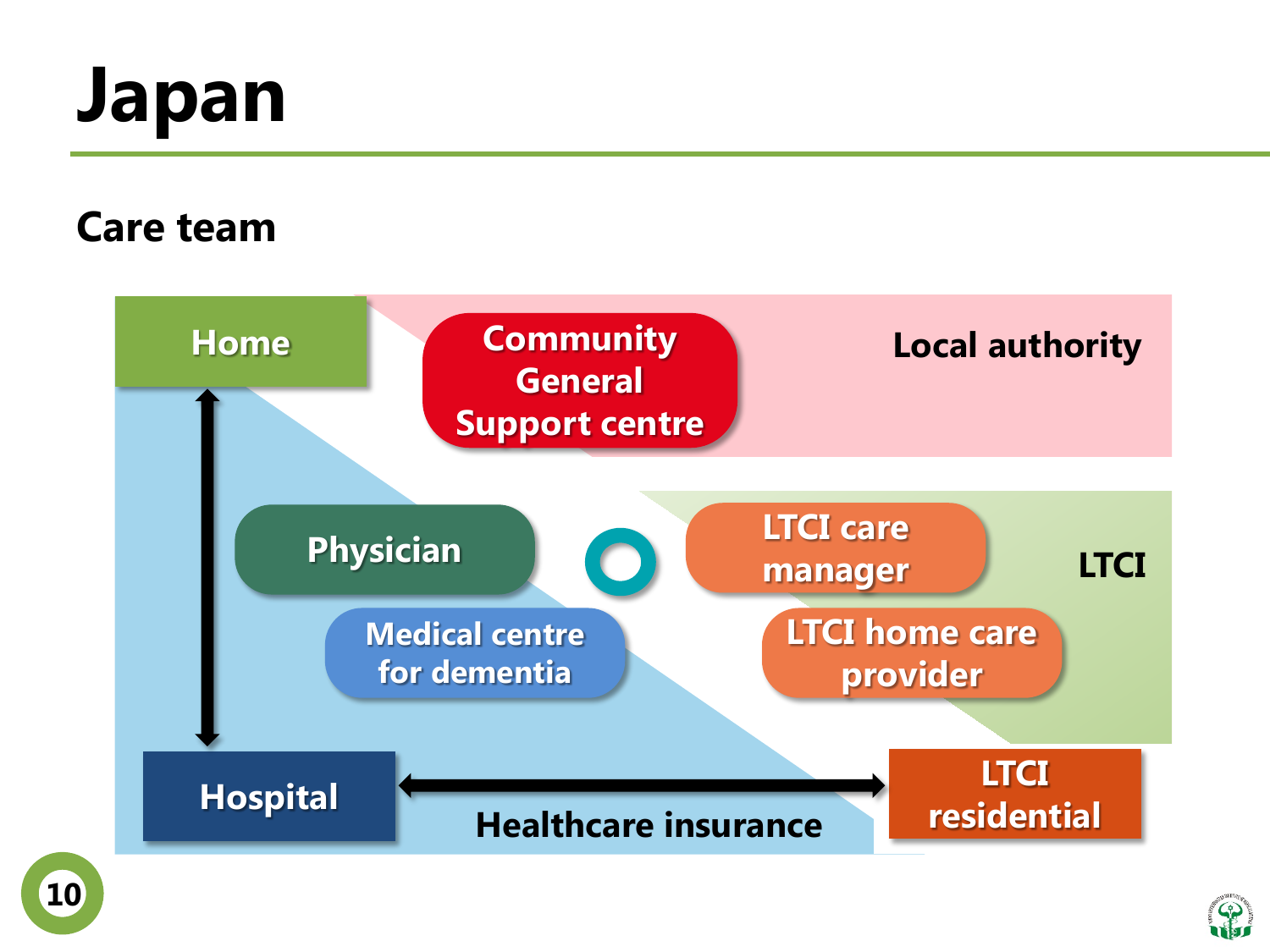# **Suggestions for Japan**

### **Management of challenging behaviours**

• Establish secondary mental health care services

### **Dementia care coordination**

- Enhance function of LTCI insurer and care manager
- Packaged home care services

### **Family support and advocacy**

• Establish national carer strategy



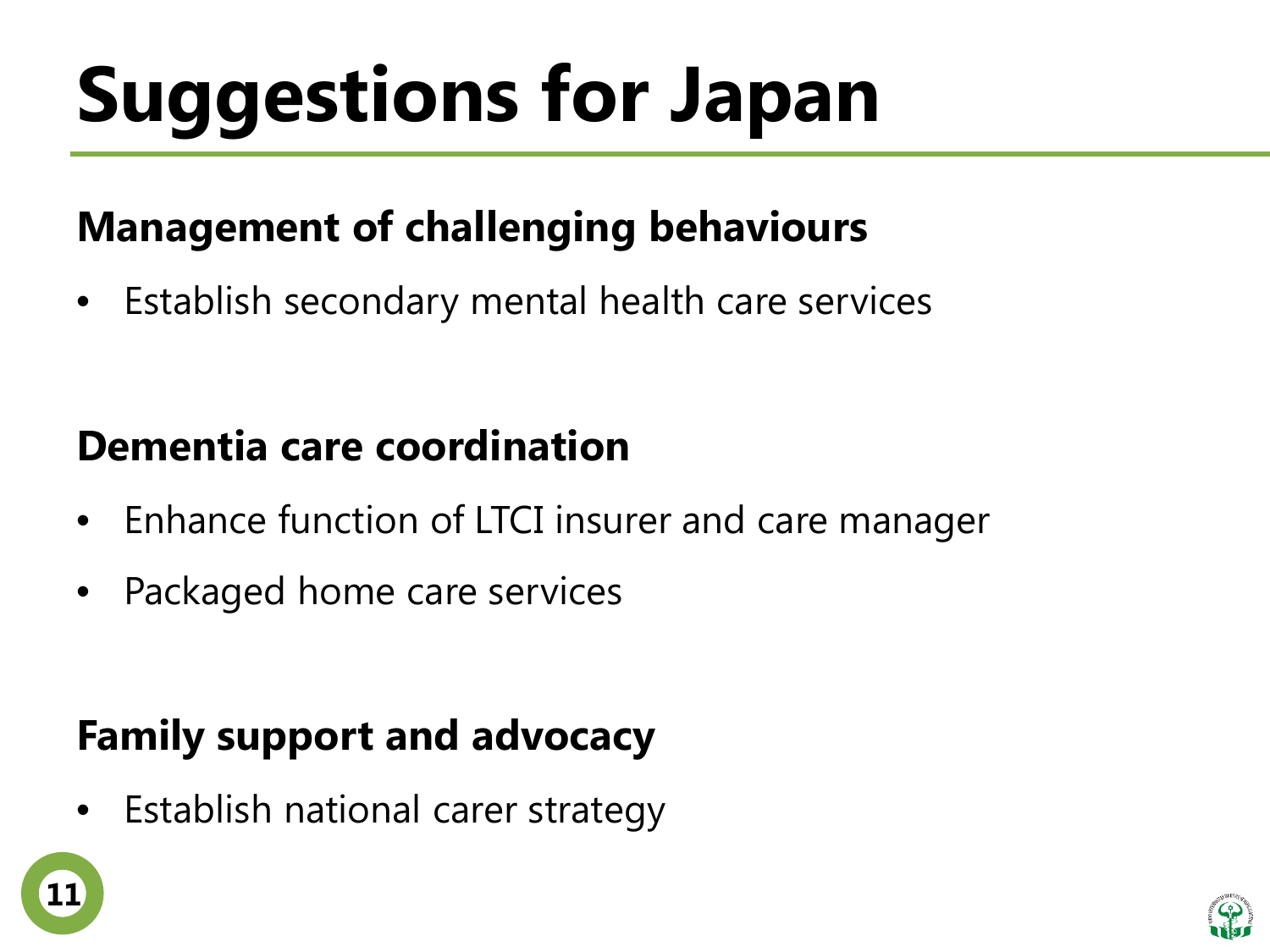## **Palliative care**

### **Definition by WHO**

- An approach that improves the quality of life of patients and their families facing the problem associated with lifethreatening illness, through the prevention and relief of suffering by means of early identification and impeccable assessment and treatment of pain and other problems, physical, psychosocial and spiritual.
- Affirms life and regards dying as a normal process
- Intends neither to hasten nor to postpone death
- Uses a team approach to address the needs of patients and their families, including bereavement counselling if indicated

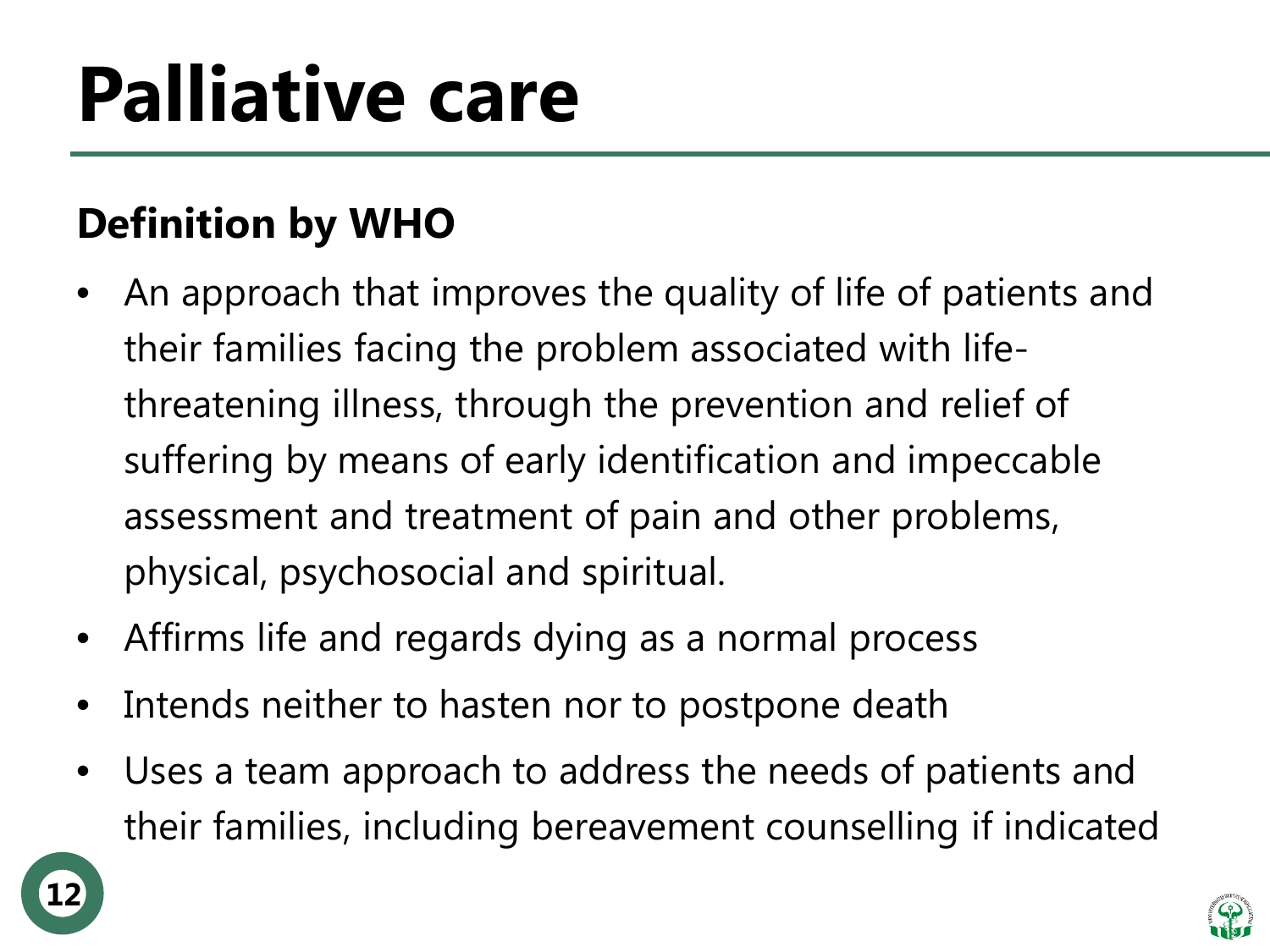## **Palliative care for elderly**

### **Palliative Care for Older People: Better Practices**

- Published by WHO Europe in 2011
- In the past, palliative care was mostly offered to people with cancer in hospice settings
- Palliative care must now be offered more widely and integrated more broadly across health care services
- Example of good practices for older adults with dementia
	- Multidisciplinary guidelines
	- Education for care home staff and general practitioners
	- **A guide for caregivers**



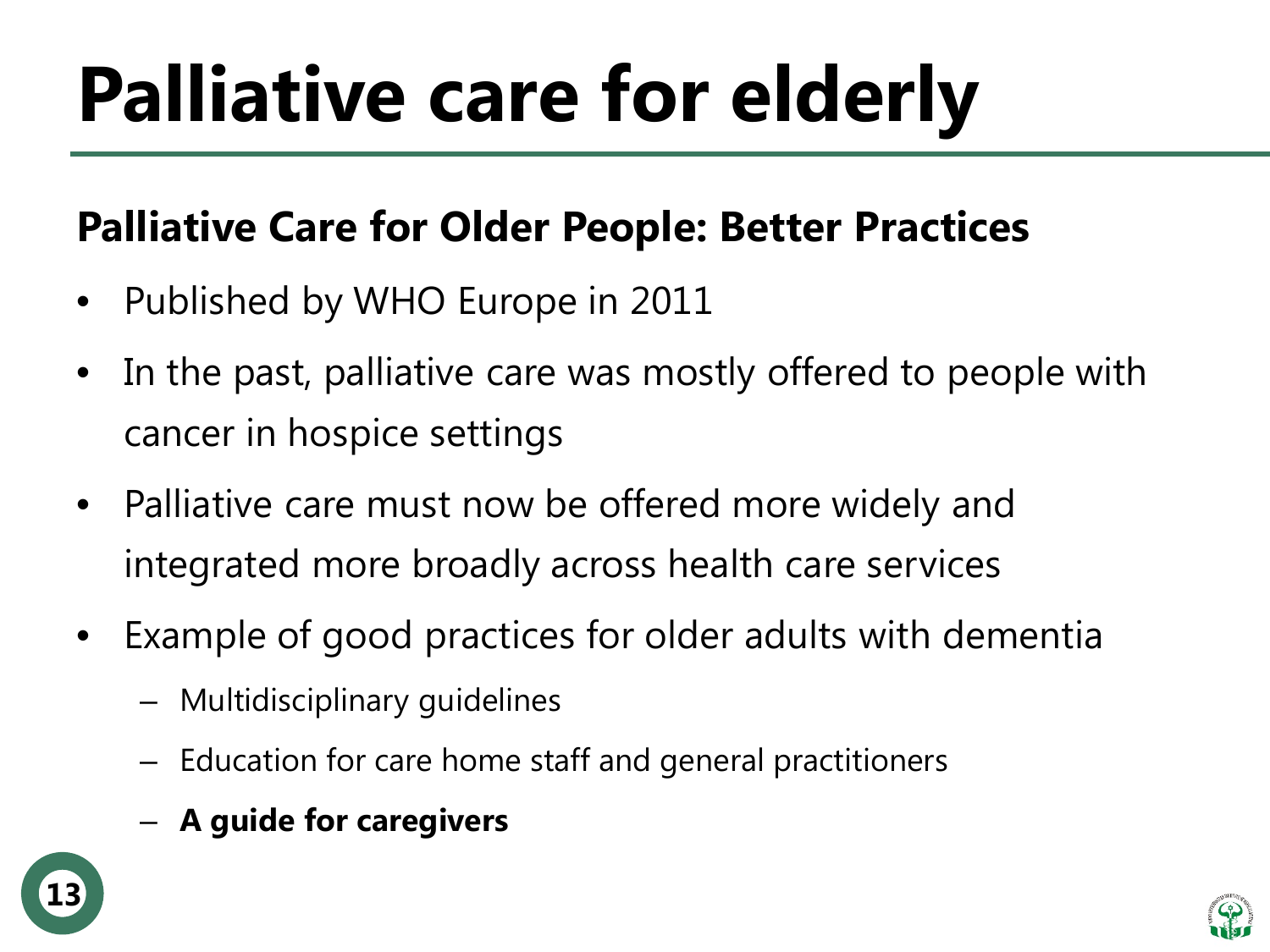## **Palliative care in dementia**

### **EAPC white paper in 2013** (van der Steen et al., 2014 Palliat Med)

- 1. Applicability of palliative care
- 2. Person-centred care, communication and shared decision making
- 3. Setting care goals and advance planning
- 4. Continuity of care
- 5. Prognostication and timely recognition of dying
- 6. Avoiding overly aggressive, burdensome or futile treatment
- 7. Optimal treatment of symptoms and providing comfort
- 8. Psychosocial and spiritual support
- 9. Family care and involvement
- 10. Education of the health care team
- 11. Societal and ethical issues

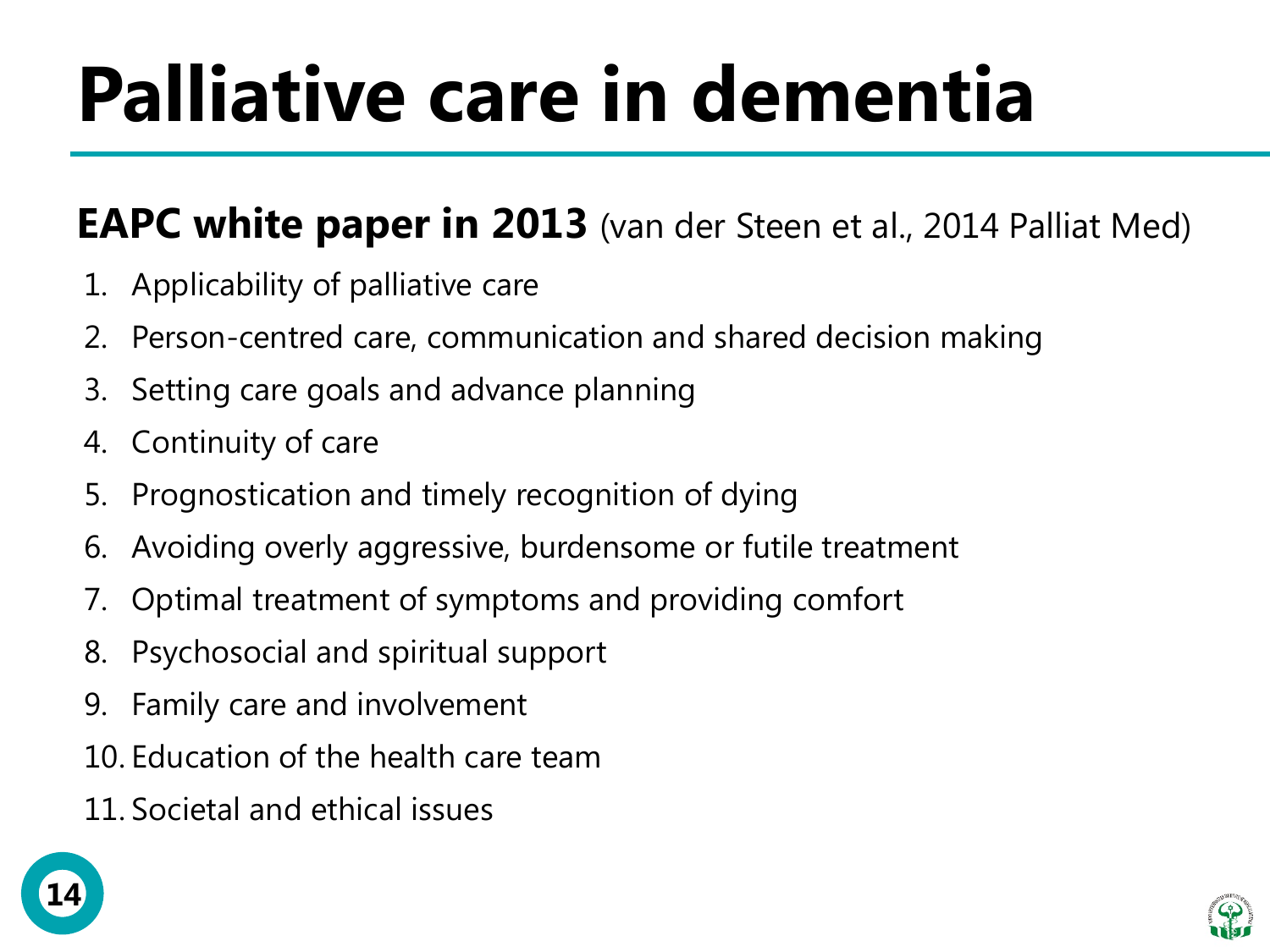# **Model of changing care goals**

#### **Dementia progression and suggested prioritizing care goals**



van der Steen JT, Radbruch L, Hertogh CMPM, de Boer ME, Hughes JC, Larkin P, Francke AL, Jünger S, Gove D, Firth P, Koopmans RTCM, Volicer L on behalf of the European Association for Palliative Care (EAPC) (2014) White paper defining palliative care in older people with dementia: a Delphi study and recommendations from the European Association for **15** Palliative Care. Palliat Med 28(3): 197–209.

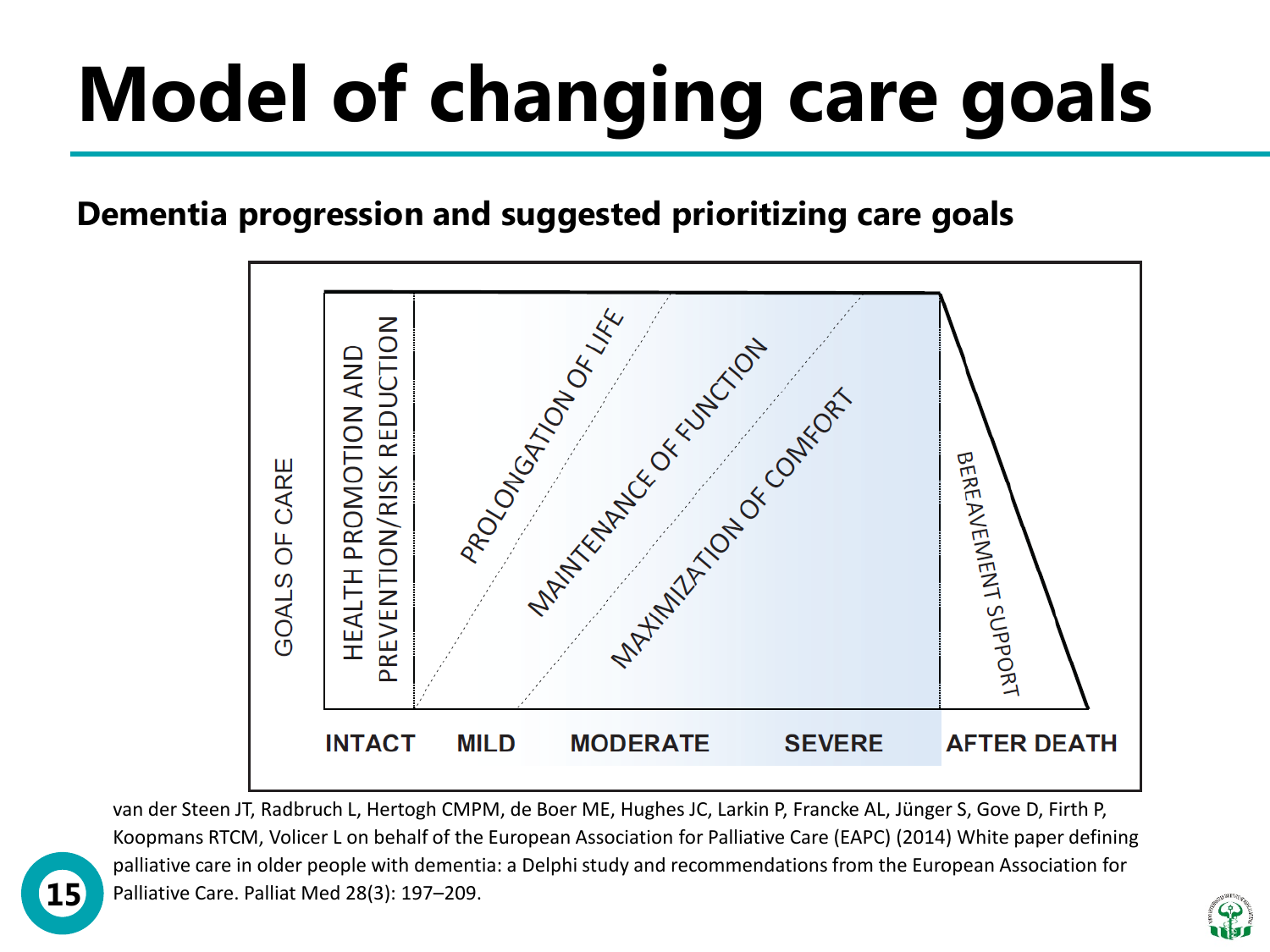## **Palliative care in national plan**

### **Methods**

- Qualitative evaluation of national dementia plans from 14 countries
- Focus on palliative care content using EAPC white paper

### **Results**

- Not explicitly referred in the eight of the 14 countries
- All countries lacked "prognostication and timely recognition of dying" and spiritual caregiving (Nakanishi et al., in press Int Psychogeriatr)



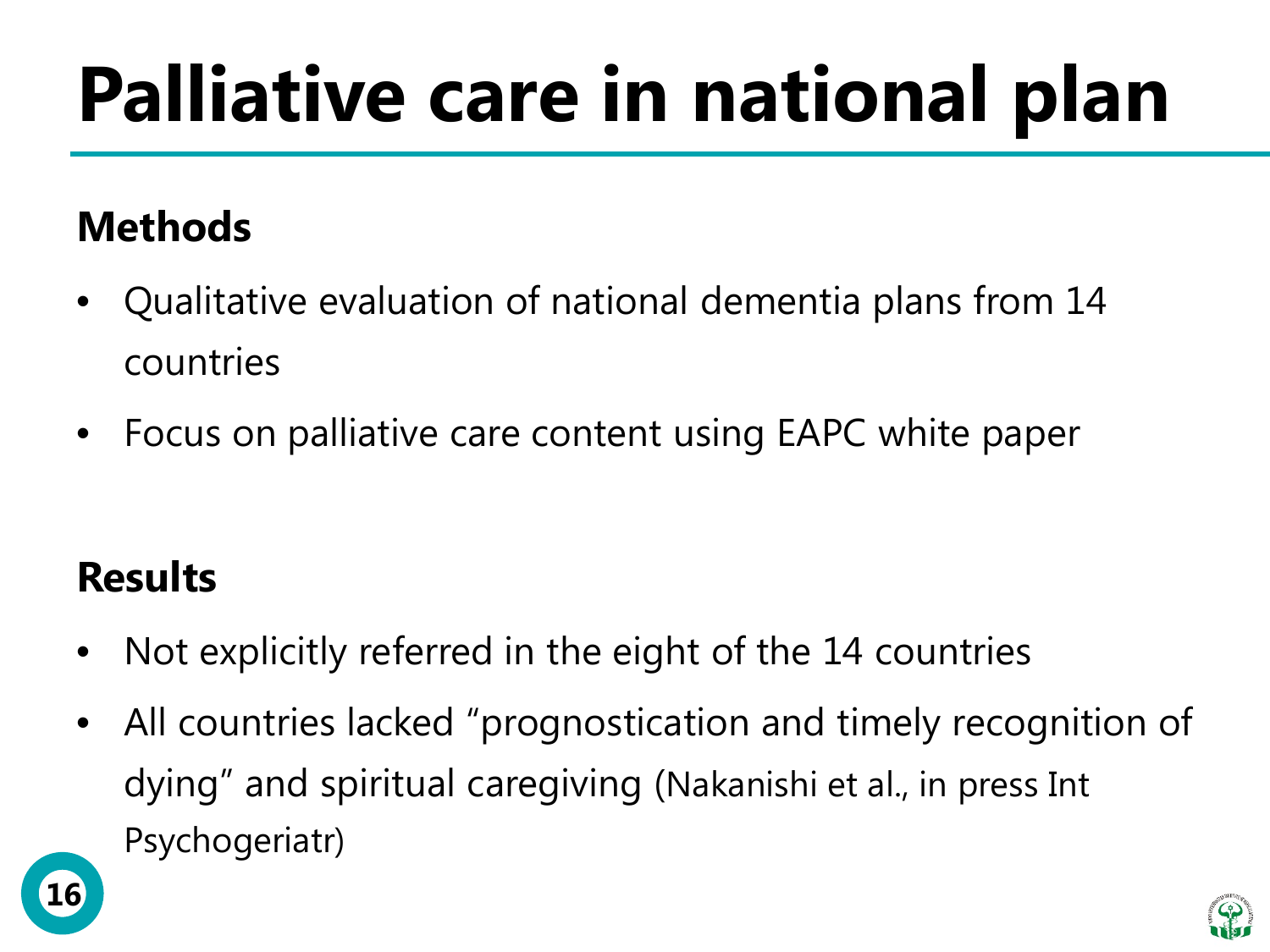## **Independent section**

### **England**

• **Objective 12:** Improved end of life care for people with dementia.

### **Northern Ireland**

• **Action 29.** Develop palliative and end of life care services for people with dementia within the framework of the palliative and end of life care strategy.

### **Sweden**

**17**

**Palliative care in the final stages of life** (71-72 in the list of conditions and treatments)

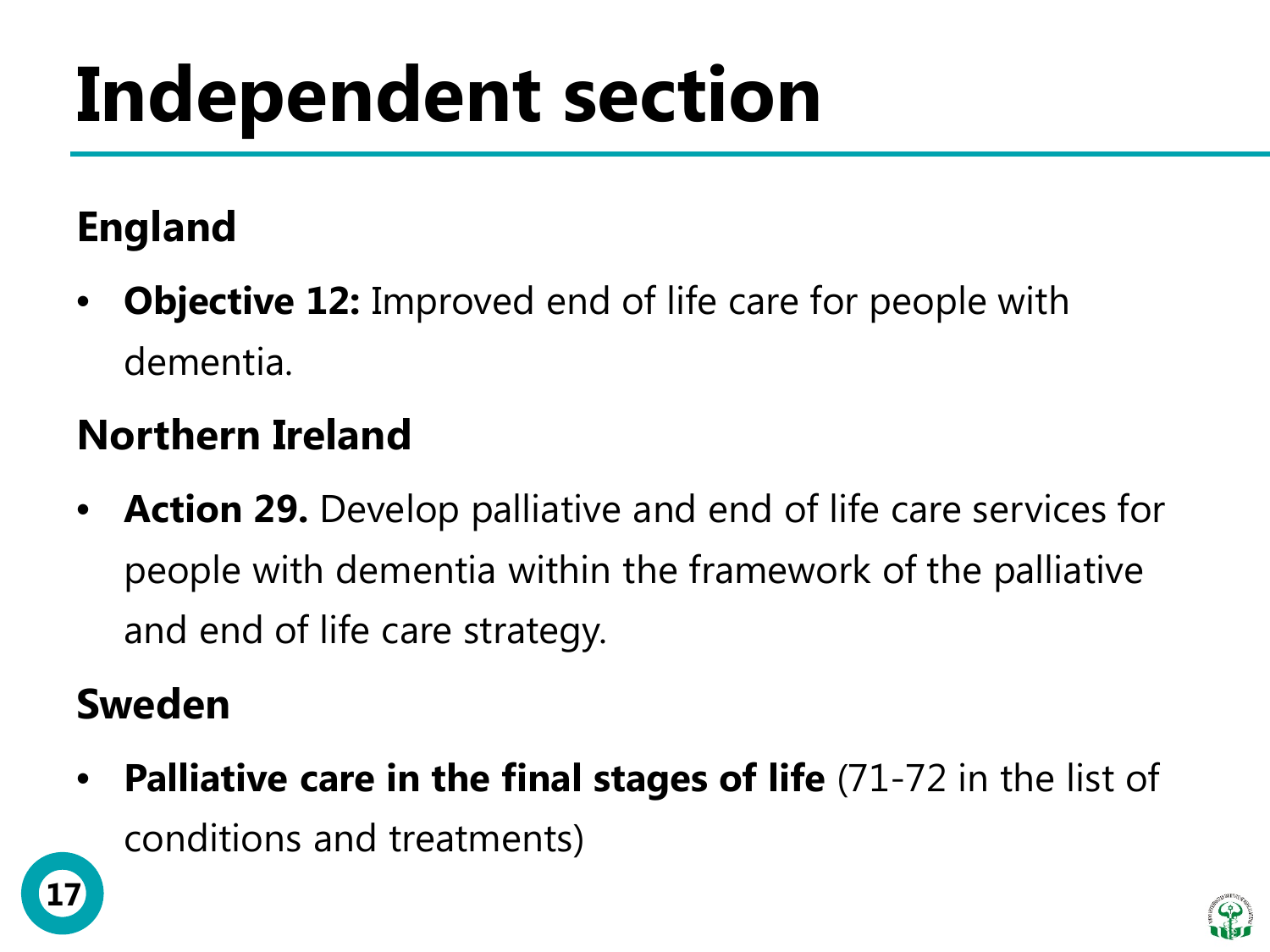## **Some sentences**

#### **Scotland**

• **Right-based care:** We will take more action specifically in relation to dignity and respect, including attention to human rights and the principles and requirements of mental health and incapacity legislation, including: earlier identification of people with palliative care needs, to promote advance care planning, to facilitate the sharing of key information across settings through the development and roll out of the Electronic Palliative Care Summary.

#### **Finland**

• **3 Proper treatment and care is a worthwhile investment:** he provision of timely support, care and services is based on (…) c) good palliative and end-of-life care when prolonging life is no longer meaningful.

#### **Australia**

• **Key Priority Area 1: Care and Support Outcomes:** Palliative Care.

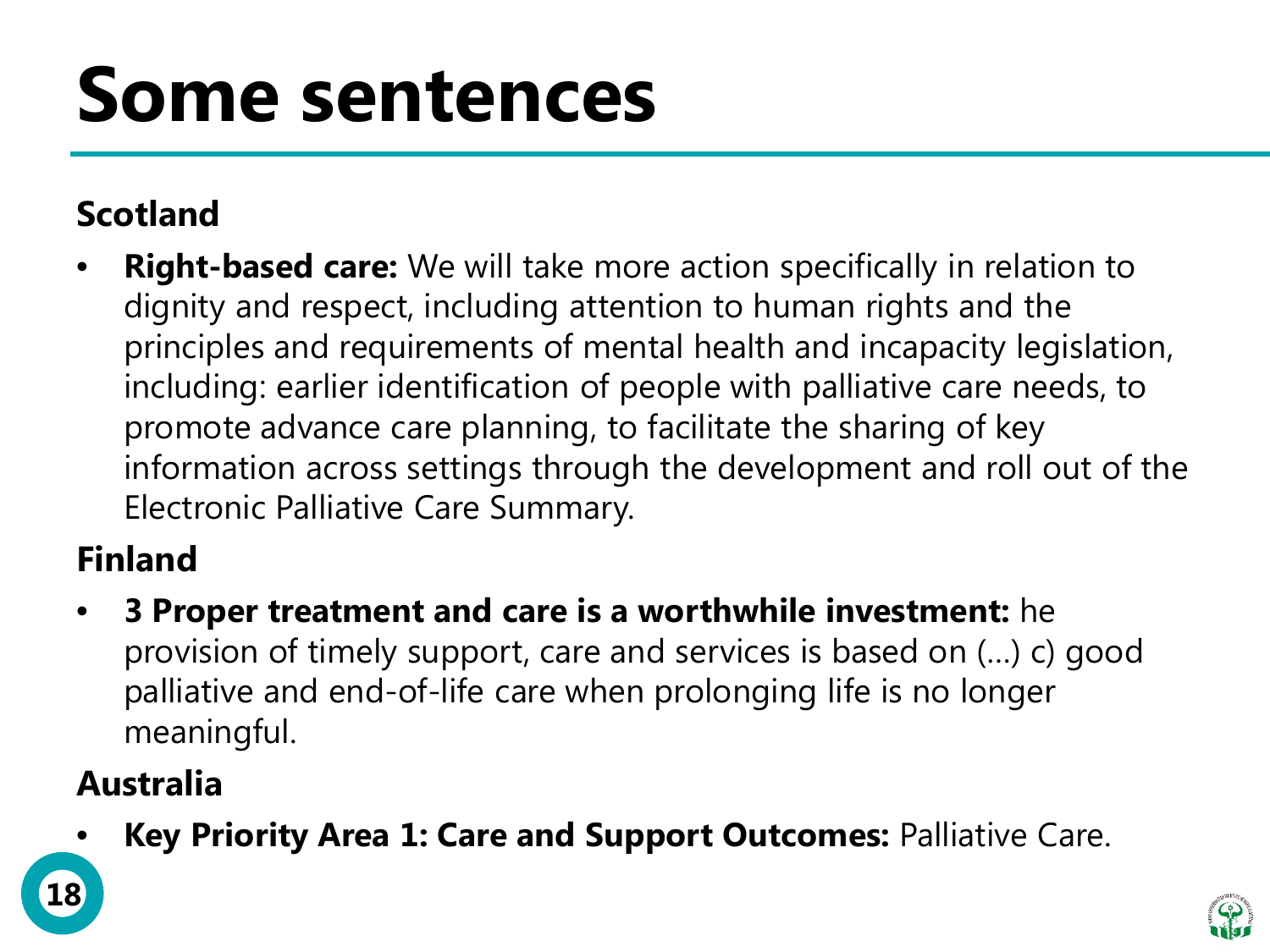## **Some sentences, not palliative**

#### **Japan**

• The national government will continue additional benefit schedules for "coordination system with healthcare provider" and "provision of end of life care" under the public long-term care insurance program to enhance service provision for increasing impairment and end-of-life care of residents in "group homes".

#### **Wales**

• UHBs and LAs to publish plans for developing specialist dedicated young onset and rare dementia services. Plans to be based on the following principles: (…) end of life care.

#### **South Korea**

• Medical practices that are unlikely to have effects on people with dementia at last stage should be avoided. The guideline should be established and disseminated for management of people with dementia at end-of-life stage to provide high-quality care services.



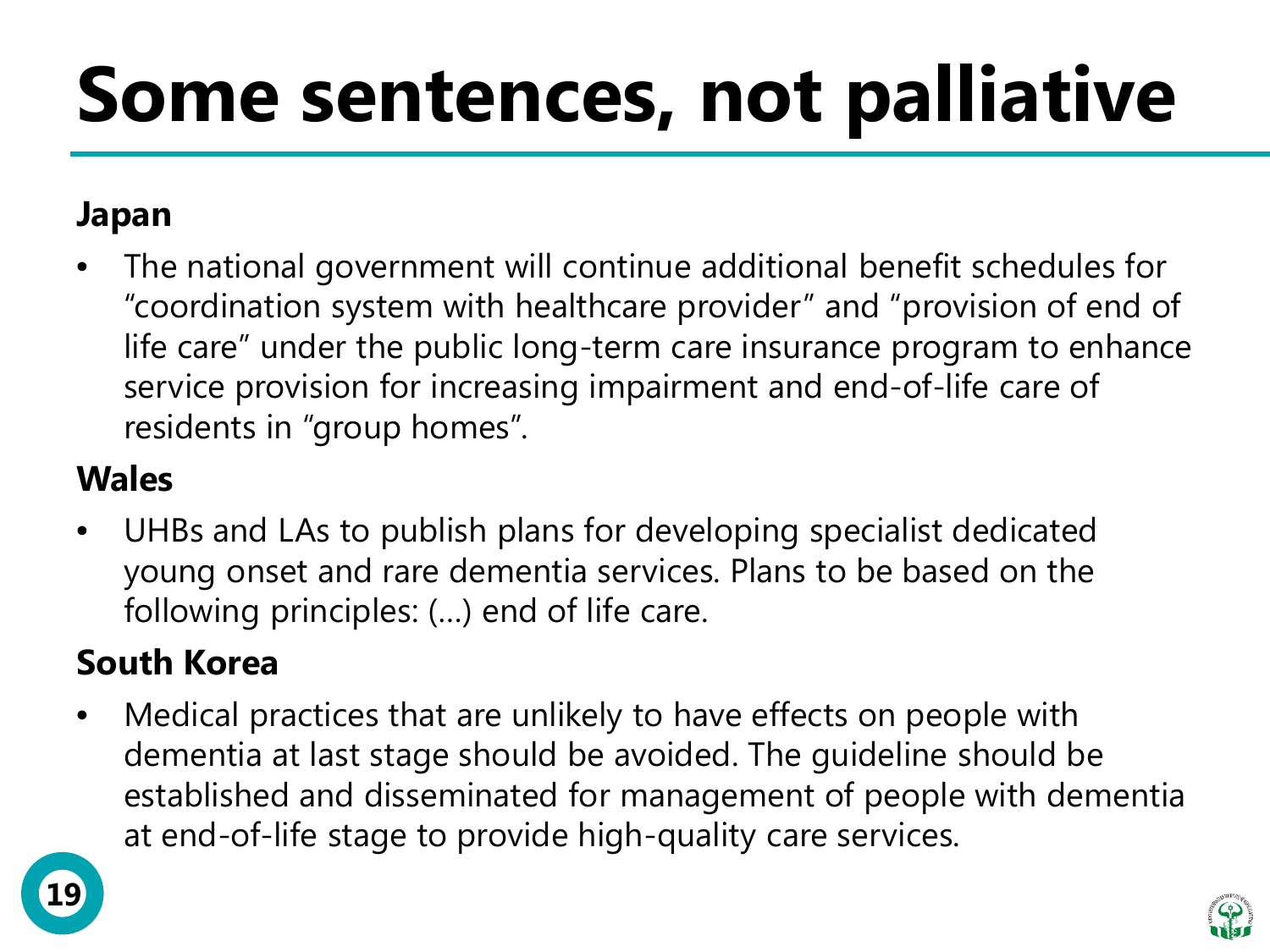# **Call for palliative care**

#### **Palliative care and dementia statement**

- First WHO ministerial Conference on Global Action against Dementia, March 16-17th, 2015
- Worldwide Hospice Palliative Care Alliance (WHPCA) published the statement:

#### *The WHPCA requests ministers to ensure that:*

*1. National dementia strategies are developed which include explicit reference to palliative care. Palliative care is a person-centred approach and should be available from the point of diagnosis. However, we particularly call on ministers to ensure the inclusion in national dementia strategies of prognostication, timely recognition of dying and preparations for the last phases of life. These are areas, which have been shown to be neglected.*



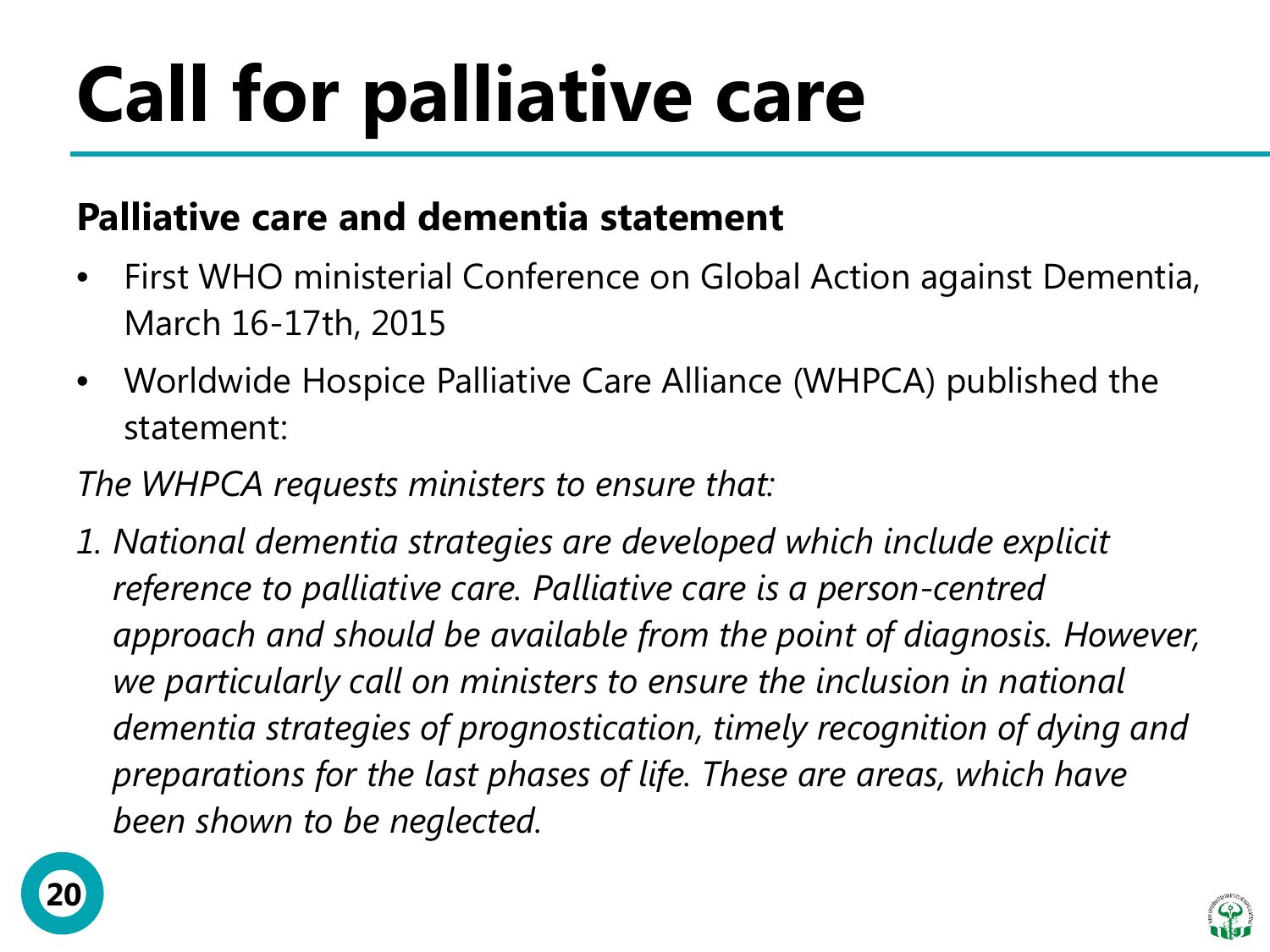# **Information tool development**

### **Comfort care booklet on dementia**

- Developed by Dr. Marcel Arcand in collaboration with the Alzheimer Society of Canada (Arcand et al., 2009 JAMDA)
- Aimed to guide and inform families on palliative care
- "Good example" in WHO Europe report

### **International adaptation study**

• Translation and adaptation of the booklet into Italy, the Netherlands, and Japan (van der Steen et al., 2013 JME)



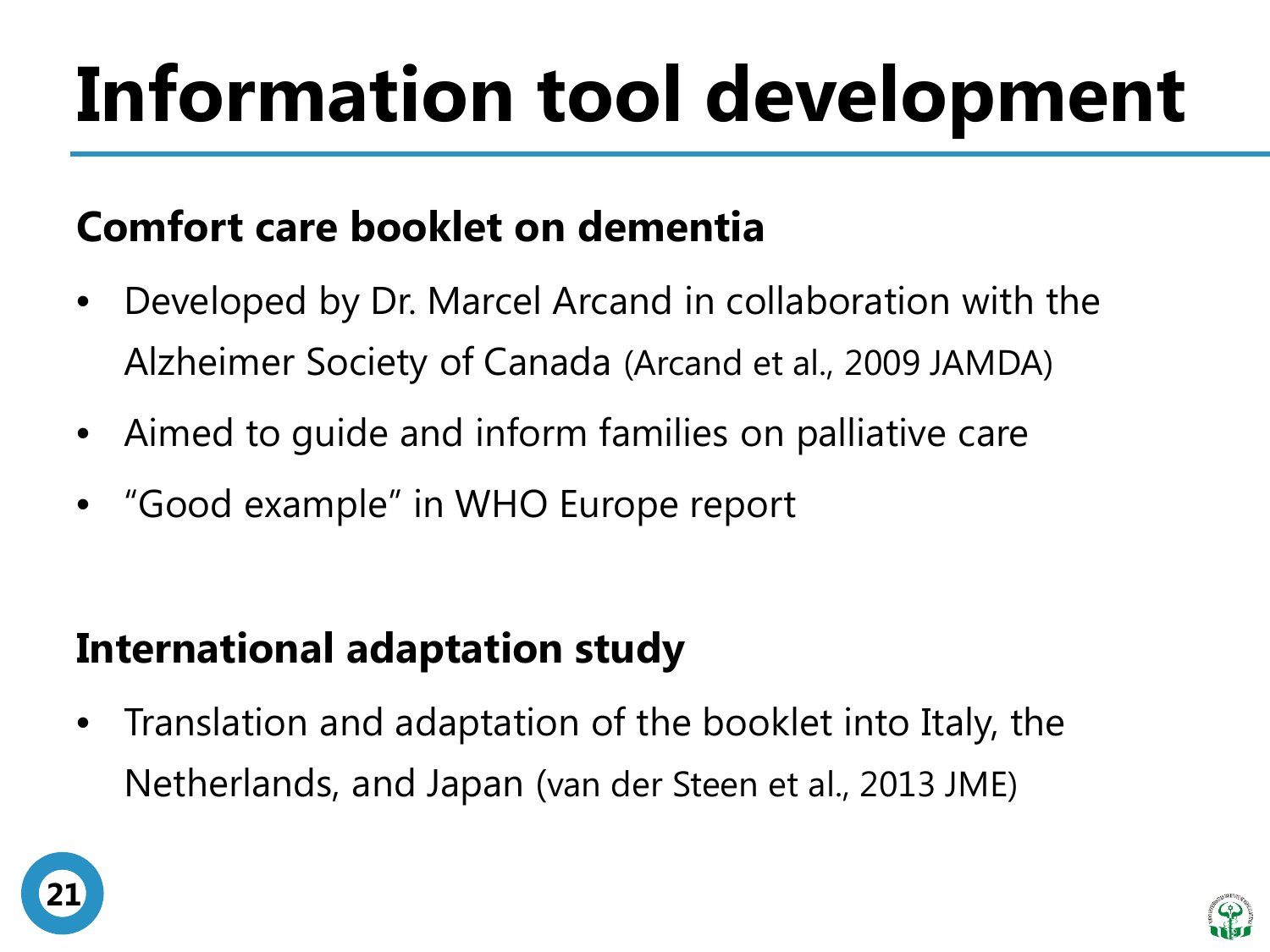## **Japanese adaptation**

#### **Japanese comfort care booklet**

- Adapted where necessary to the Japanese environment
- Revised based on the first evaluation in 2009 to make statements on palliative care more neutral

### **Difference between Japan and Western countries**

- Public healthcare insurance scheme allows use of morphine only for cancer pain
- "Care workers" in long-term care are differentiated from nurses (including nursing assistants and aids)



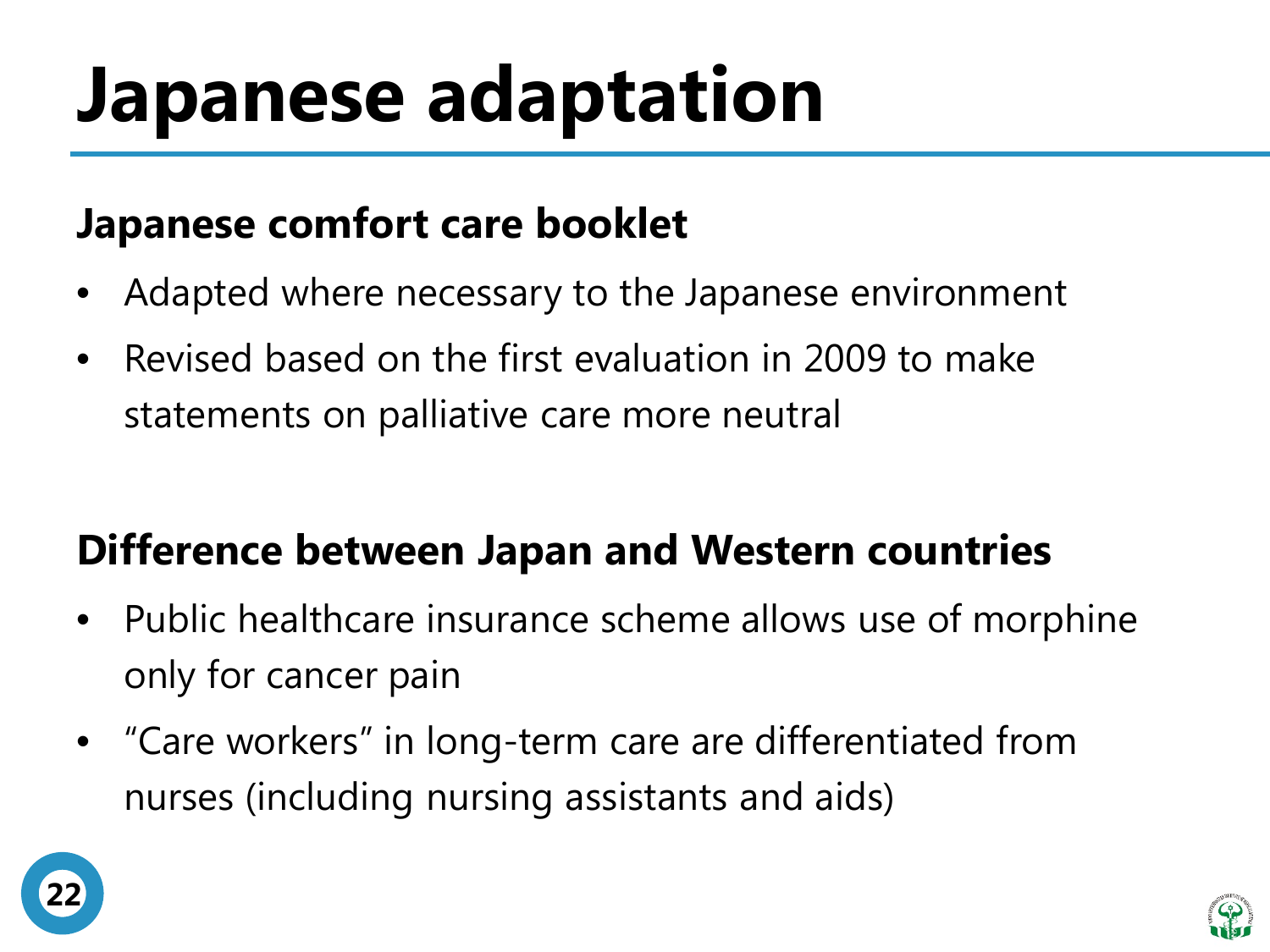# **Usage as an educational tool**

### **Change in perspectives among nursing home staff**

- Evaluated using Questionnaire on Palliative Care for Advanced Dementia (qPAD)
- Participants of a short intervention using the booklet showed significantly increased knowledge and more positive attitudes (Nakanishi et al., in press Int J Palliat Nurs)

### **Future study should explore…**

• How to achieve quality dementia care at home that integrates person-centred care and palliative care



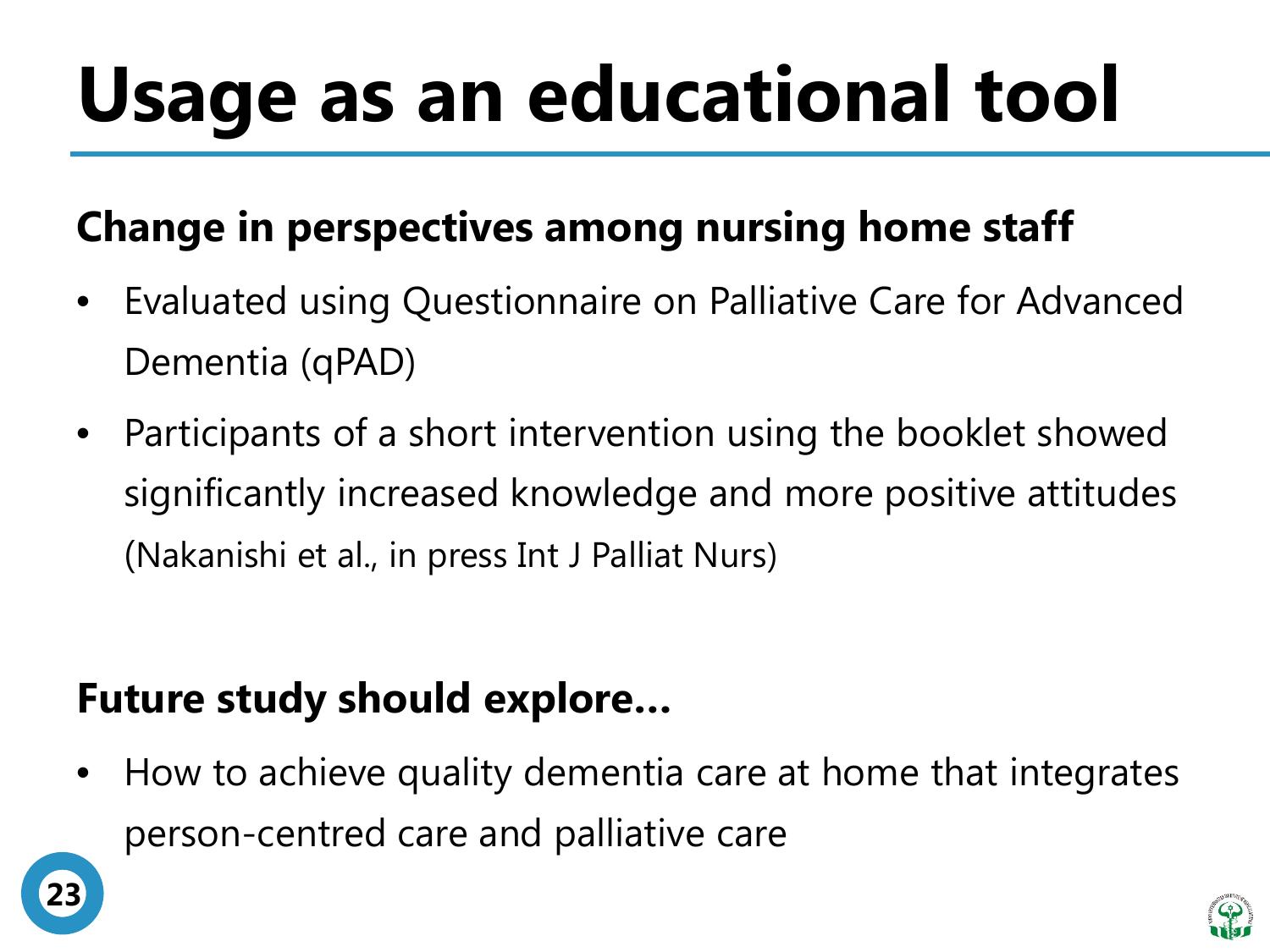# **Global action against dementia**

### **World Dementia Council**

• Formed following G8 Dementia Summit in December 2013

### **Global Dementia Legacy event**

- London (June 2014), Canada (September 2014), Japan (November 2014)
- Japanese Prime Minister had stated a new national dementia plan
- Global young leaders



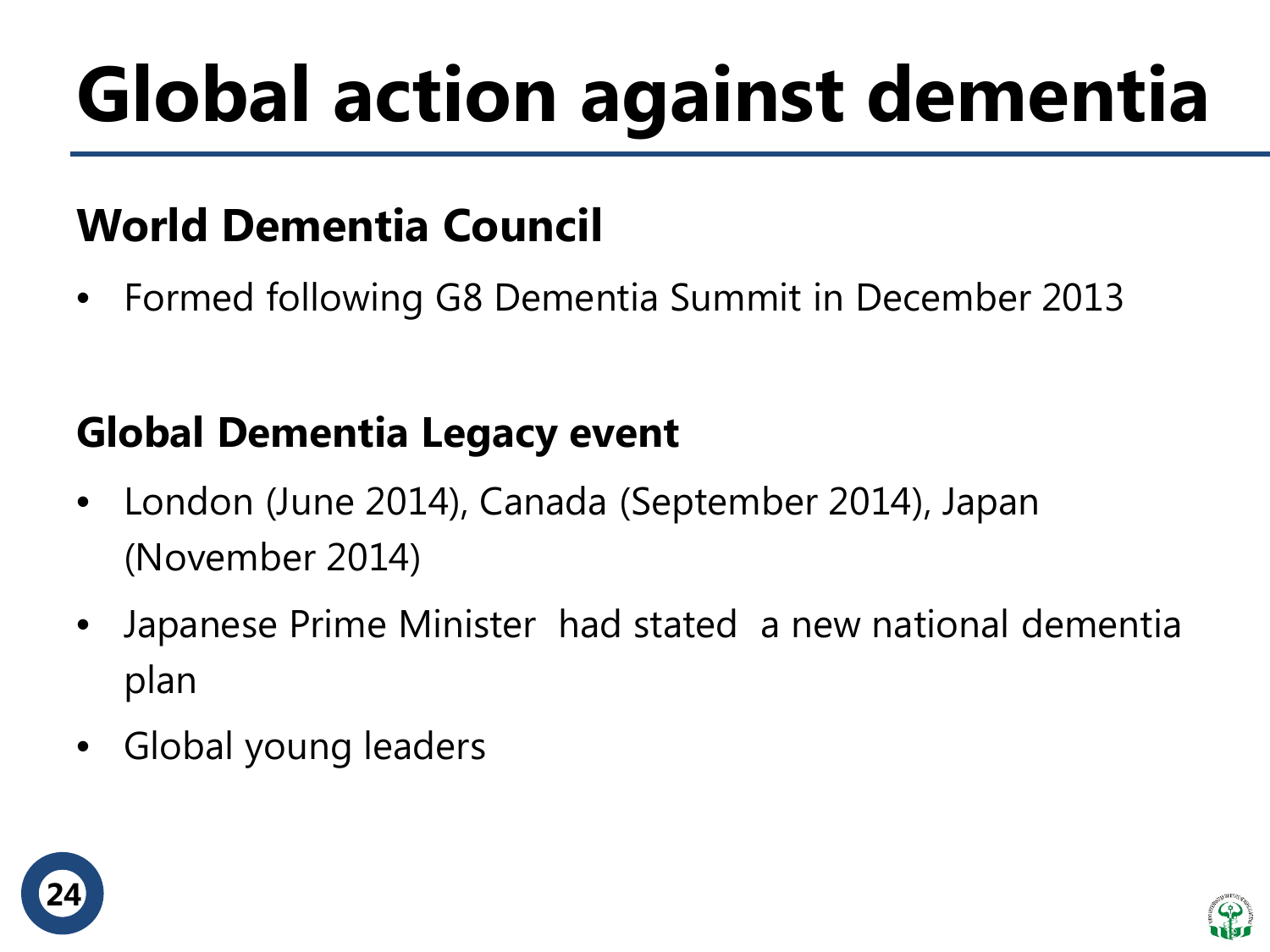# **New Orange Plan in Japan**

### **Revision announced on 27 January 2015**

- 1. Promote dissemination and raise awareness of dementia recognition
- 2. Provide health and social care services that are timely and appropriate to condition or stage of dementia
- 3. Reinforce strategies for people with younger onset dementia
- 4. Support for carers (families) of people with dementia
- 5. Enhance creation of elderly-and dementia-friendly communities
- 6. Promote research and development and the dissemination of research outcomes
- **7. Respect the views of people with dementia and their families**



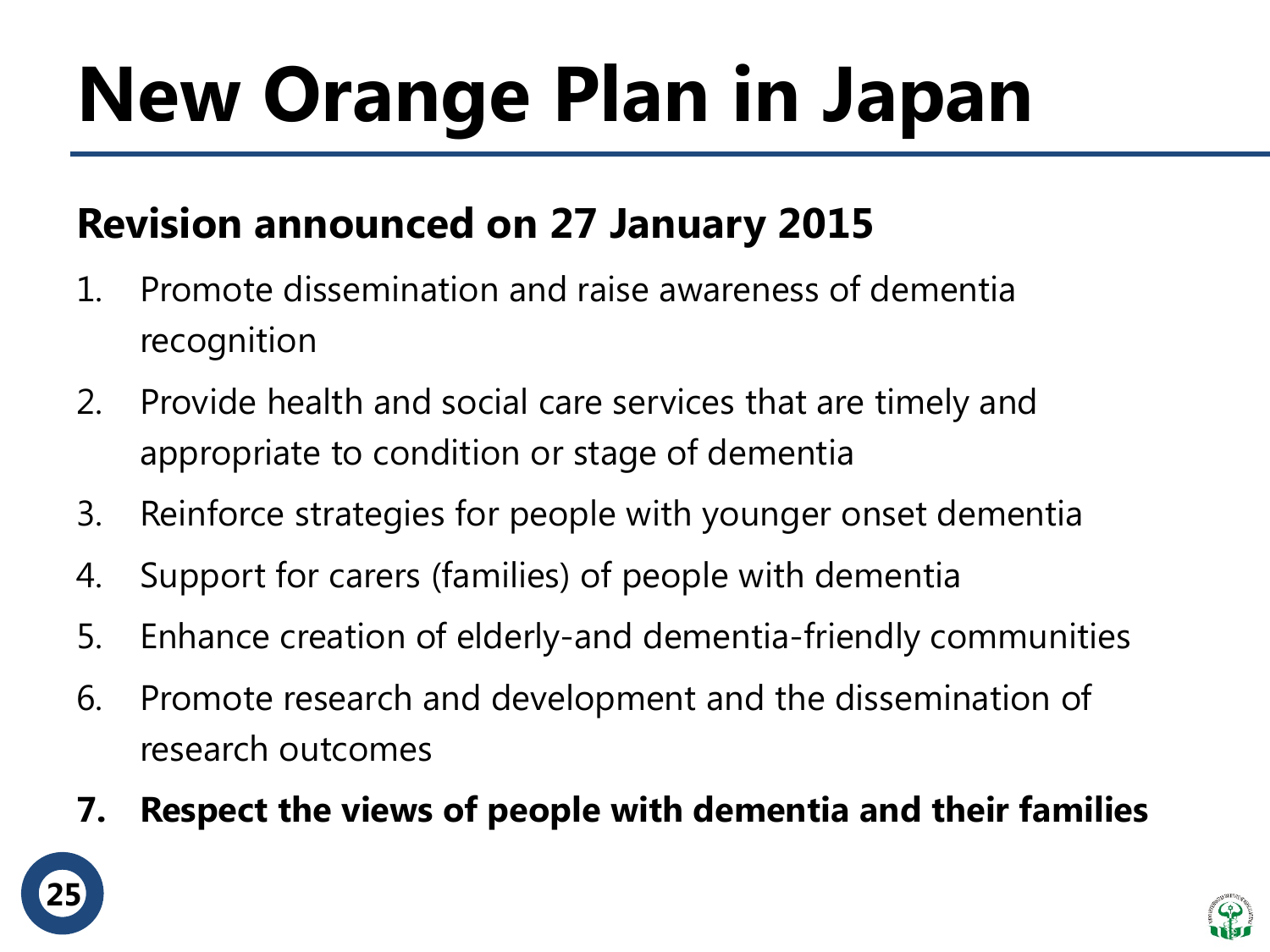# **Remaining challenges**

### **Family support and advocacy**

- Supporting carers in their new roles as proxy decision makers
- Court appointed adult guardians are not allowed to be involved in decision making on health and social care

### **End of life care**

- The New Orange Plan refers a decision making issue on lifeprolonging treatment
- No explicit mention of either advance care planning or shared decision making



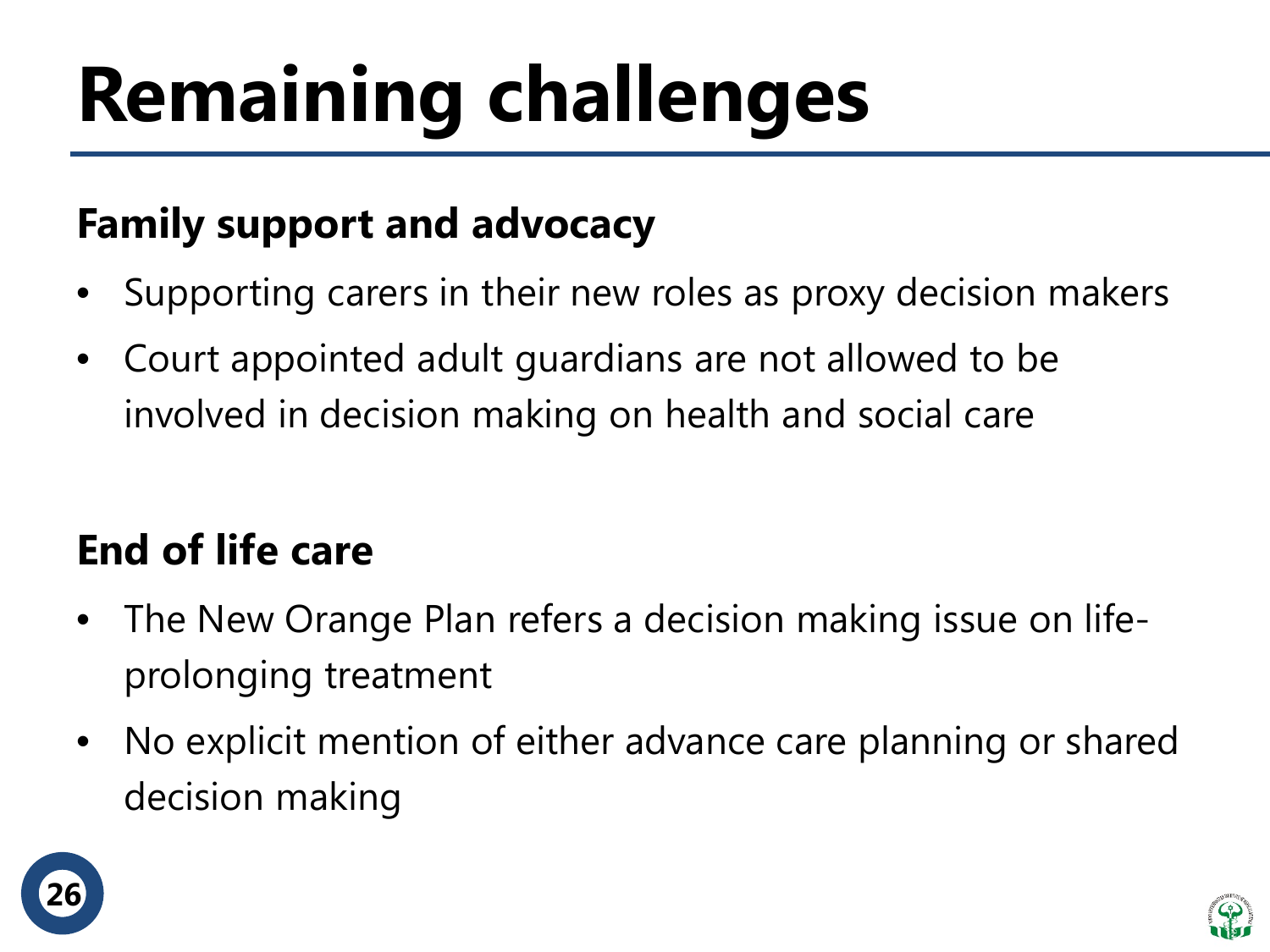## **Right-based care**

### **Standards of Care for Dementia in Scotland**

• Based on the Charter of Rights developed by the Parliamentary Cross Party Group on Alzheimer's disease

### **Second Dementia Strategy in Scotland**

- Support and promote best practice in advance care planning
- The assessment of capacity to consent to treatment
- Adherence to proper procedures for making decisions for people with dementia who lack capacity



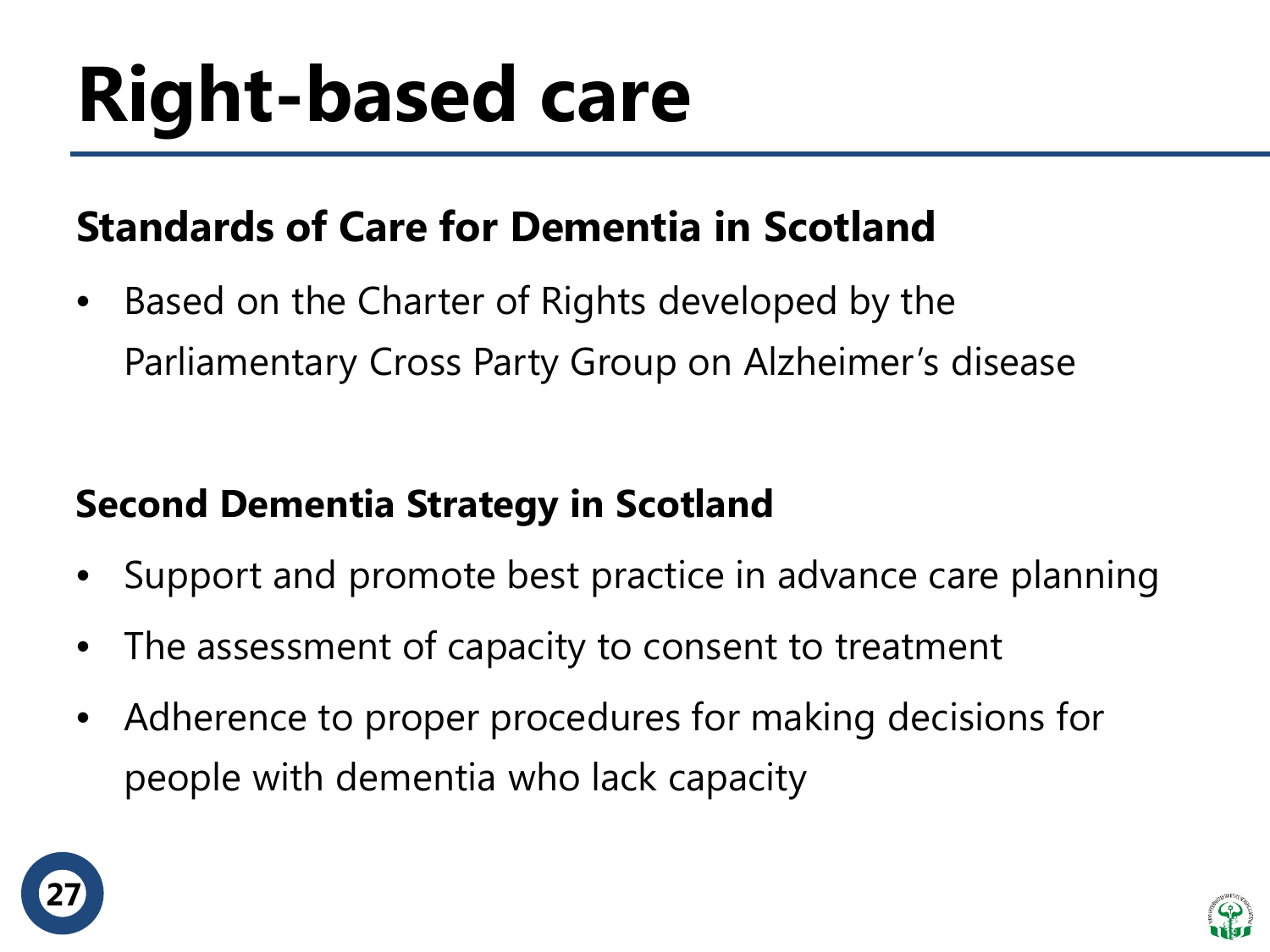# **Glasgow Declaration**

### **Alzheimer Europe, Oct 2014**

- Create European Dementia Strategy and national strategies in every country in Europe
- Promote the rights, dignity and autonomy of people living with dementia
- Every person living with dementia has the right to:
	- A timely diagnosis;
	- Access quality post diagnostic support;
	- Person-centred, coordinated, quality care throughout their illness;
	- Be respected as an individual in their community.